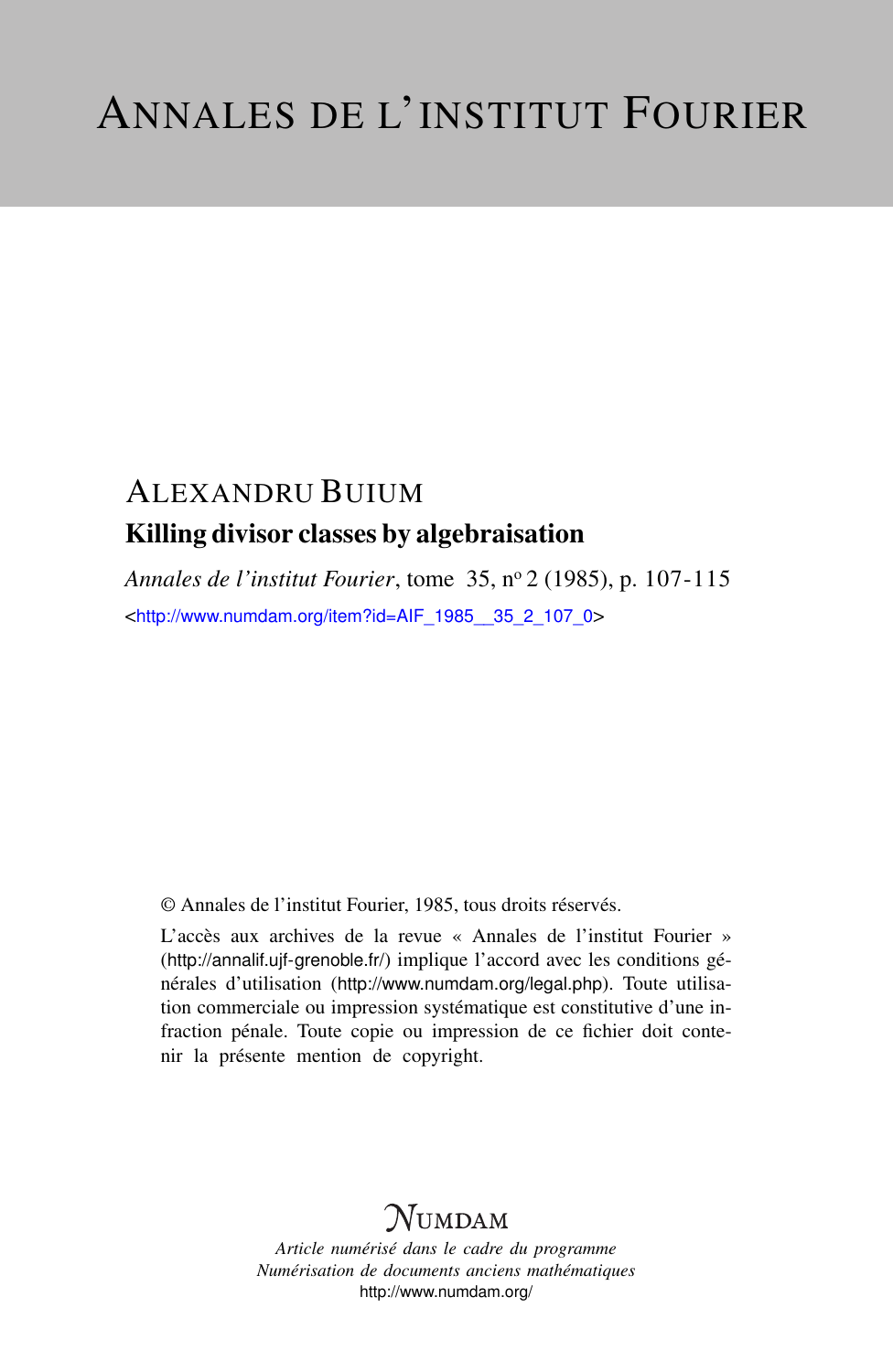Ann. Inst. Fourier, Grenoble **35,** 2 (1985), 107-115.

### **KILLING DIVISOR CLASSES BY ALGEBRAISATION**

#### **by Alexandru BUIUM**

#### **0. Introduction.**

By singularity we mean any germ  $(\mathscr{X}, o)$  of analytic space; throughout this paper all singularities are assumed to have dimension  $\geq 2$ . By algebraisation of a singularity  $(\mathscr{X}, o)$  we mean a pair  $(X,o)$  where X is an affine complex algebraic variety and  $o \in X$  is a closed point such that  $(\mathscr{X}, o) \simeq (X^{an}, o)$  as analytic germs. By [9], § 9, any complete intersection isolated singularity has an algebraisation  $(X, o)$ ; one can of course assume X is normal and speak about its divisor class group  $Cl(X)$ .

**By** [11] p. 21, the divisor class group of a normal singularity decreases by algebraisation in the sense that  $Cl(\mathcal{O}_{X,o}) \subseteq Cl(\mathcal{O}_{X,o})$ . The problem we are dealing with is: how much can it decrease ? It was conjectured by J. Kollar [7] that any hypersurface isolated singularity of dimension 2 has an algebraisation  $(X, o)$  with  $Cl(X) = 0$  (and hence with  $Cl(\mathcal{O}_{X, o})=0$ ). In § 1 of this paper we shall prove that one can kill at least the « moduli » in  $Cl(X)$ , more precisely:

COROLLARY 1. - *Any complete intersection isolated singularity*  $(\mathscr{X}, o)$ *has an algebraisation (X,o) such that* Cl (X) *is finitely generated.*

Note that in the above corollary the divisor class group  $Cl(\mathcal{O}_{\mathcal{X},0})$  is far from being finitely generated in general; for instance the divisor classes on the vertex of a cone over a smooth irrational complete intersection curve in projective space depend on *g* moduli, where *g* is the genus of the curve. On the other hand by a theorem of Grothendieck [5] p. 132 one has  $Cl(m_1) = 0$  for any complete intersection isolated singularity ( $\mathscr{X}$ )  $\odot$  $Cl(\mathcal{O}_{\mathcal{X},0}) = 0$  for any complete intersection isolated singularity  $(\mathcal{X},0)$  of dimension  $\geq 4$ . This together with our Corollary 1 implies that any

*Key-words :* Complete intersections - Divisor classes - Algebraisation.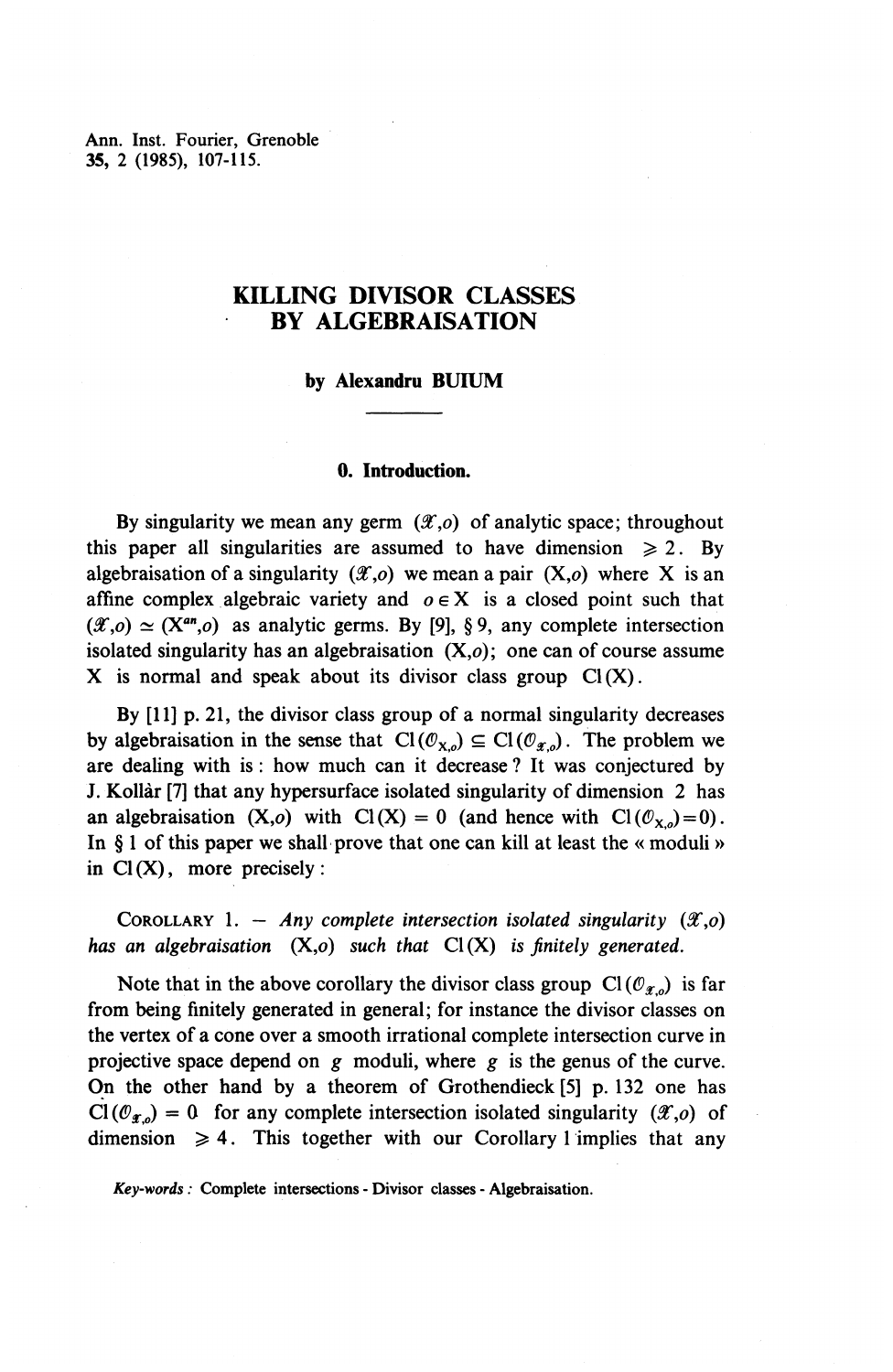complete intersection isolated singularity of dimension  $\geq 4$  has an algebraisation  $(X, o)$  such that  $Cl(X) = 0$ .

In  $\S$  2 we take a closer look at the group  $Cl(X)$  appearing in Corollary 1 in the 2-dimensional case. **We** first associate to any closed embedding  $Y \subset A^n$  of a normal surface Y with finitely generated class group Cl (Y) two decompositions of Cl (Y)/torsion into finite sets

$$
\text{Cl}(Y)/\text{torsion} = \bigcup_r S_r = \bigcup_d F_d
$$

where roughly speaking the S<sub>r</sub>'s are the sets of classes of fixed length  $= r$ with respect to some canonical euclidian metric and the  $F_d$ 's are sets of classes of curves of fixed degree  $= d$  (see § 2 for the precise definitions). For any r and *d* we can form the sums

$$
\sigma_{\text{rd}} = \sum_{\alpha \in F_{\text{d}} \cap S_{\text{r}}} \alpha.
$$

**We** will prove that these sums can be killed, which may be interpreted as a symmetry property of Cl:

COROLLARY 2. — *One can choose* X *in Corollary 1 and an embedding*  $X \subset A^n$  such that all  $\sigma_{rd}$  vanish.

The method of proof of the above statements is to « move *»* inside sufficiently large linear subspaces contained in the contact orbit of the singularity and to consider the monodromy produced by this movement.

**We** are indebted to J. Kollar for his letter [7] which was the starting point of this investigation.

#### **1. Killing moduli.**

For any algebraic variety X let  $h^{po}(X)$  denote the Hodge number  $h^{po}(Z)$  where Z is some smooth projective model of the function field of **X**; since  $h^{po}$  are birational invariants of smooth projective varieties, the definition above is correct. We will prove the following:

THEOREM.  $-$  Any complete intersection isolated singularity  $(\mathscr{X}, o)$  has *an algebraisation*  $(X, o)$  *with*  $h^{po}(X) = 0$  *for*  $1 \le p \le \dim(X) - 1$ .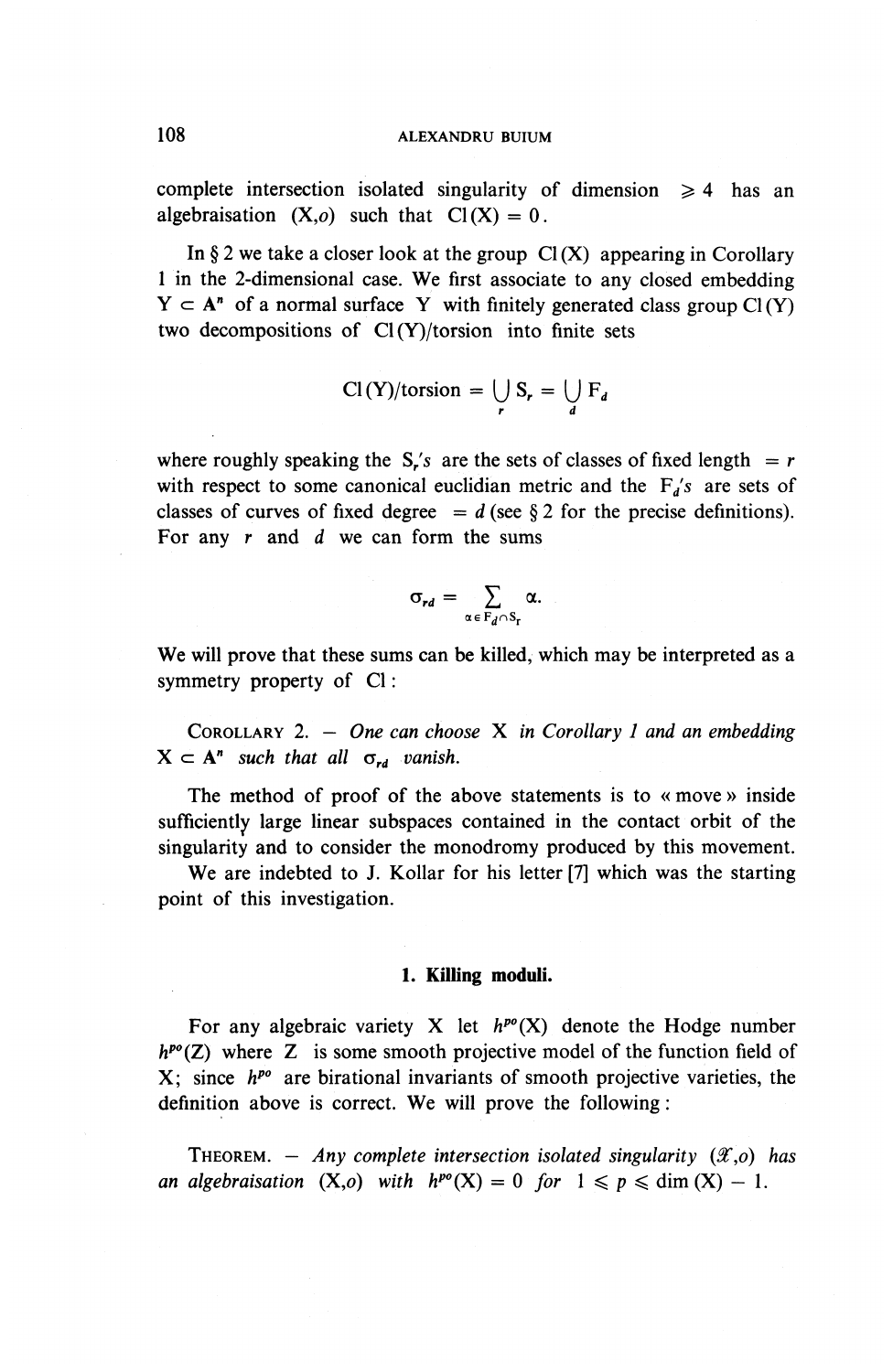*Remark.* – If X is a normal algebraic variety then  $h^{10}(X) = 0$  iff  $Cl(X)$  is finitely generated. Indeed,  $Cl(X) \simeq Cl(U)$  where U is a Zariski open subset of a smooth projective variety Z. Now  $h^{10}(Z) = 0$  iff  $Pic<sup>o</sup>(Z) = 0$  hence (by the Neron-Severi theorem) iff Pic(Z) is finitely generated and we are done. In particular Corollary 1 from § 0 follows from the above Theorem.

The rest of this § is devoted to the proof of the Theorem. The key point will be a variation on an argument from [1], § 3.

Let's fix some notations. Put  $A = C[t_1, \ldots, t_n] =$  polynomial ring in *n* variables,  $\mathcal{O} = \mathbb{C}\{t_1, \ldots, t_n\}$  = convergent power series ring in *n* variables. The set of germs of analytic maps  $(C^n, o) \rightarrow C^s$  will be identified with  $\mathcal{O}^s$ . The contact group [9] acting on  $\mathcal{O}^s$  will be denoted by  $\mathcal K$ 

Now for any finitely dimensional linear subspace L of  $t_1A + \cdots + t_nA$  let  $d_L$  be the maximum of the degrees of the polynomials in L and consider the injective C-linear map  $e: L \rightarrow A[t_0]$ defined by  $e(F) = t_0^d F(t_1/t_0, \ldots, t_n/t_0)$ . Let  $P_L$  be the projective space associated to  $e(L)$ . Clearly  $P_L$  is a linear subsystem of  $|\mathcal{O}_{P^n}(d_L)|$  where  $P'' = Proj(A[t_0])$ . Call L a large linear space if the set-theoretic base locus of the linear system  $P_L$  consists only of the point  $o = (1:0:...:0)$ and if the associated rational map  $\mathbf{R} : \mathbf{P}^n \longrightarrow \tilde{\mathbf{P}}_L$  is generically finite-toone.

To prove the Theorem note that  $\mathcal{O}_{x,o} \simeq \mathcal{O}/(f_1,\ldots,f_s)$  where  $(f_1, \ldots, f_s) \in \mathcal{O}^s$  is some finitely determined germ [9] § 9. So the Theorem will be proved if we prove the following lemmas:

LEMMA 1.  $-$  If  $f \in \mathbb{C}^s$  is a finitely determined germ then there exists a *large linear space* L *such that* (Jf/) n L<sup>5</sup>  *contains an open Zariski subset* of  $L^s$ .

LEMMA 2. — *If* L is *a large linear space then there exists an open Zariski subset* U of L<sup>*s*</sup> such that for any  $(f_1, \ldots, f_s) \in U$  we have  $h^{po}(\text{Spec}(A/(f_1,...,f_s))) = 0$  for  $1 \le p \le n-s-1$ .

*Proof of Lemma 1.* – Let m be the determination order of f. We may suppose that the components of f are polynomials of degree  $\leq m$ . Let N be an integer  $\geq m+1$ , let L<sub>1</sub> be the linear space spanned by  $f_1, \ldots, f_s$ and  $L_2$  a linear space of homogenous polynomials of degree N such that the corresponding map  $P^{n-1}$  ------> $P(L_2)$  is everywhere defined and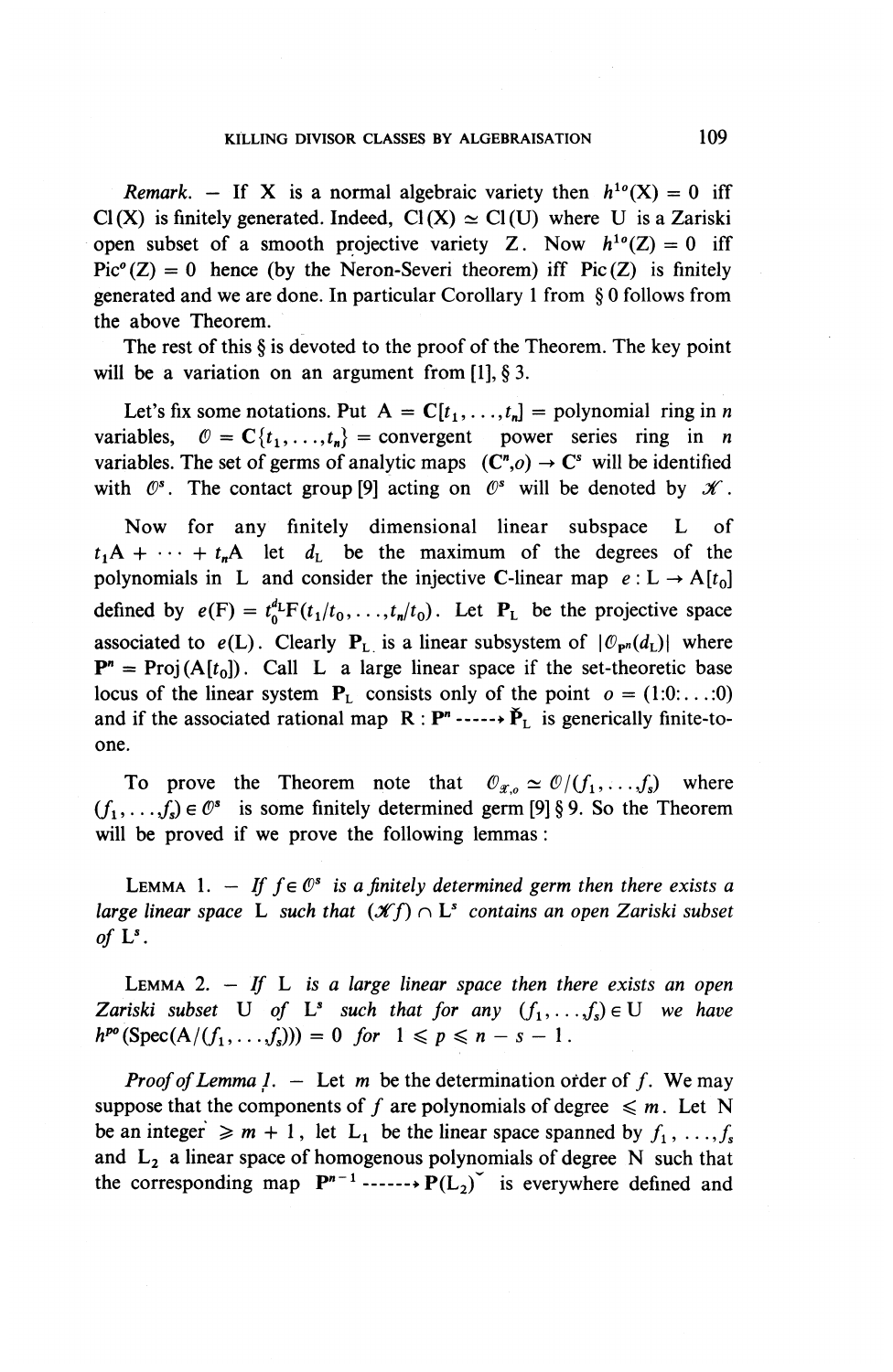finite-to-one (for instance let  $L_2$  be spanned by  $t_1^N, \ldots, t_n^N$ ). Put  $L = L_1 \oplus L_2$ . It is easy to see that L is a large linear space; on the other hand if w denotes the composition of canonical maps  $L^s \to L_1^s \to \Lambda^s L_1$ then the complement in  $L^s$  of  $w^{-1}(0)$  clearly lies inside  $xf$ .

*Proof of Lemma 2. – By Hironaka's resolution of singularities there* exists a birational morphism  $g: V \to P^n$  and a morphism  $h: V \to \check{P}$ such that V is smooth projective and  $h = Rg$  where recall that R :  $\mathbf{P}^n$  -----> $\check{\mathbf{P}}_1$  was defined by the linear system  $\mathbf{P}_1$ . Put  $\mathscr{L} = h^*\mathscr{O}_{p}(1);$ clearly  $\mathscr L$  is spanned by global sections and dim  $(h(V)) = \dim (V) = n$ . By Bertini's theorem [3], p. 33, there exists a non-empty Zariski open subset D of  $(\mathbf{P}_L)^s$  such that for any  $(H_1, \ldots, H_s) \in D$  the scheme-theoretic intersection

$$
S = \bigcap_{i=1}^s h^{-1}(H_i)
$$

is smooth and connected. Let U be the preimage of D under the projection  $L^s \to (\mathbf{P}_L)^s$  and let  $f_1, \ldots, f_s \in L$  be the polynomials corresponding to  $H_1, \ldots, H_s$ . Then S is a smooth projective model of the function field of  $Spec (A/(f_1,...,f_s))$ . Let's prove that  $h^{po}(S) = 0$  for  $1 \leqslant p \leqslant n - s - 1$ . We have an exact sequence

$$
H^p(V,\mathcal{O}_V) \rightarrow H^p(S,\mathcal{O}_S) \rightarrow H^{p+1}(V,J)
$$

where J is the ideal sheaf of S on V. Since  $h^{po}(V) = h^{po}(P^n) = 0$  for  $p \geq 1$  we only have to prove that  $H^{q}(V,J) = 0$  for  $q \leq n - s$ . Put  $E = (\mathcal{L}^{-1})^{\oplus s}$ ; we have the exact Koszul complex

$$
0 \to \stackrel{s}{\wedge} E \to \cdots \to \stackrel{2}{\wedge} E \to E \to J \to 0.
$$

Since  $\Lambda$  E are direct sums of negative powers of  $\mathscr L$  we have by the Grauert-Riemenschneider vanishing theorem [4] that  $H^q(V, \dot{\wedge} E) = 0$  for any  $i = 1, \ldots, s$  and  $q = 0, \ldots, n - 1$ . Decomposing the Koszul complex into short exact sequences and applying induction we get  $H^{q}(V,J) = 0$  for  $q \leq n - s$  and we are done.

#### 2. Killing  $\sigma_{rd}$ .

In this  $\oint$  we suppose dim  $\mathcal{X} = 2$ . We begin with some general constructions.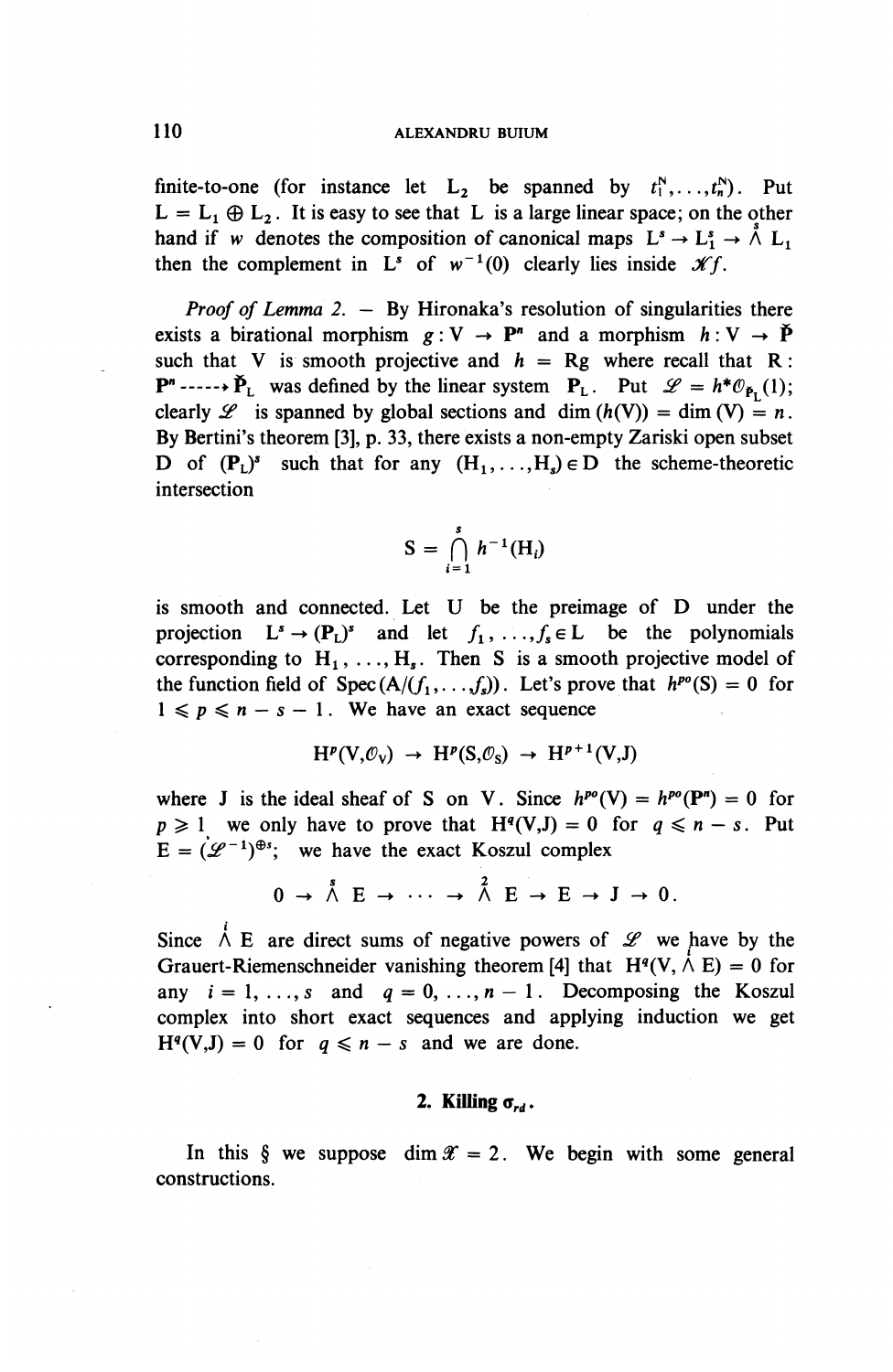First we will show that for any normal algebraic affine surface Y whose divisor class group  $Cl(Y)$  is finitely generated there exists a « canonical » positive definite Q-bilinear form  $\psi_Y$  on Cl (Y)  $\otimes$  Q. Indeed take an embedding  $j_1 : Y \to Y_1$  of Y into a normal projective surface Y<sub>1</sub> such that  $Y_1\Y$  is the support of an ample Cartier divisor  $D_1$  and take a desingularization  $g_1 : X_1 \rightarrow Y_1$ . We will define the bilinear form on  $Cl(Y) \otimes Q$  in terms of Y<sub>1</sub> and X<sub>1</sub> and then remark it actually depends only on Y. Since  $h^{10}(X_1) = 0$  the intersection form  $\varphi$  on Pic $(X_1) \otimes \mathbf{Q}$ is nondegenerate. Let  $M_1$  be the kernel of the surjection  $Pic(X_1) \otimes \mathbf{Q} \rightarrow Cl(Y) \otimes \mathbf{Q}$ . Since M<sub>1</sub> contains an element x with  $\varphi(x,x) > 0$  (take for instance  $x = g_1^*D_1 \otimes 1$ ) it follows by the Hodge index theorem that  $Pic(X_1) \otimes Q = M_1 \oplus M_1^{\perp}$  and  $\varphi$  is negative definite on  $M_1^{\perp}$ . Identifying  $Cl(Y) \otimes Q$  with  $M_1^{\perp}$  we define  $\psi_Y$  to be the restriction of  $-\varphi$  to  $M_1^{\perp}$ . To check independance of  $\psi_Y$  on Y<sub>i</sub> and X<sub>i</sub> take another compactification  $j_2: Y \rightarrow Y_2$  and a desingularization  $g_2$  :  $X_2 \rightarrow Y_2$  and let M<sub>2</sub> be the corresponding kernel. There exist a smooth projective surface  $X_3$  and birational morphisms  $b_i: X_3 \rightarrow X_i$ ,  $i = 1, 2$ , such that we have an equality of rational maps:

$$
j_2^{-2}g_2b_2=j_1^{-1}g_1b_1.
$$

Using the fact that  $b_i$  are both compositions of blowing ups one immediately identifies the quadratic linear space  $M_i^{\perp}$  with the quadratic linear space  $N_i^{\perp}$  where

$$
N_i = \text{Ker}(\text{Pic}(X_3) \otimes \mathbf{Q} \to \text{Cl}(Y_i) \otimes \mathbf{Q} \to \text{Cl}(Y) \otimes \mathbf{Q}).
$$

Finally it is easy to see that  $N_1 = N_2$  hence  $N_1^{\perp} = N_2^{\perp}$  and we are done.

So, for any normal algebraic affine surface Y whose class group is finitely generated we have a canonical decomposition

$$
Cl(Y)/torsion = \bigcup_r S_r
$$

where  $S_r = {\alpha; \psi_Y(\alpha, \alpha) = r}$  are obviously finite.

Now for any closed embedding of Y above into an affine space A" one can associate another decomposition

$$
Cl(Y)/torsion = \bigcup_{d} F_{d}
$$

(which will depend on the embedding) as follows. It makes sense to speak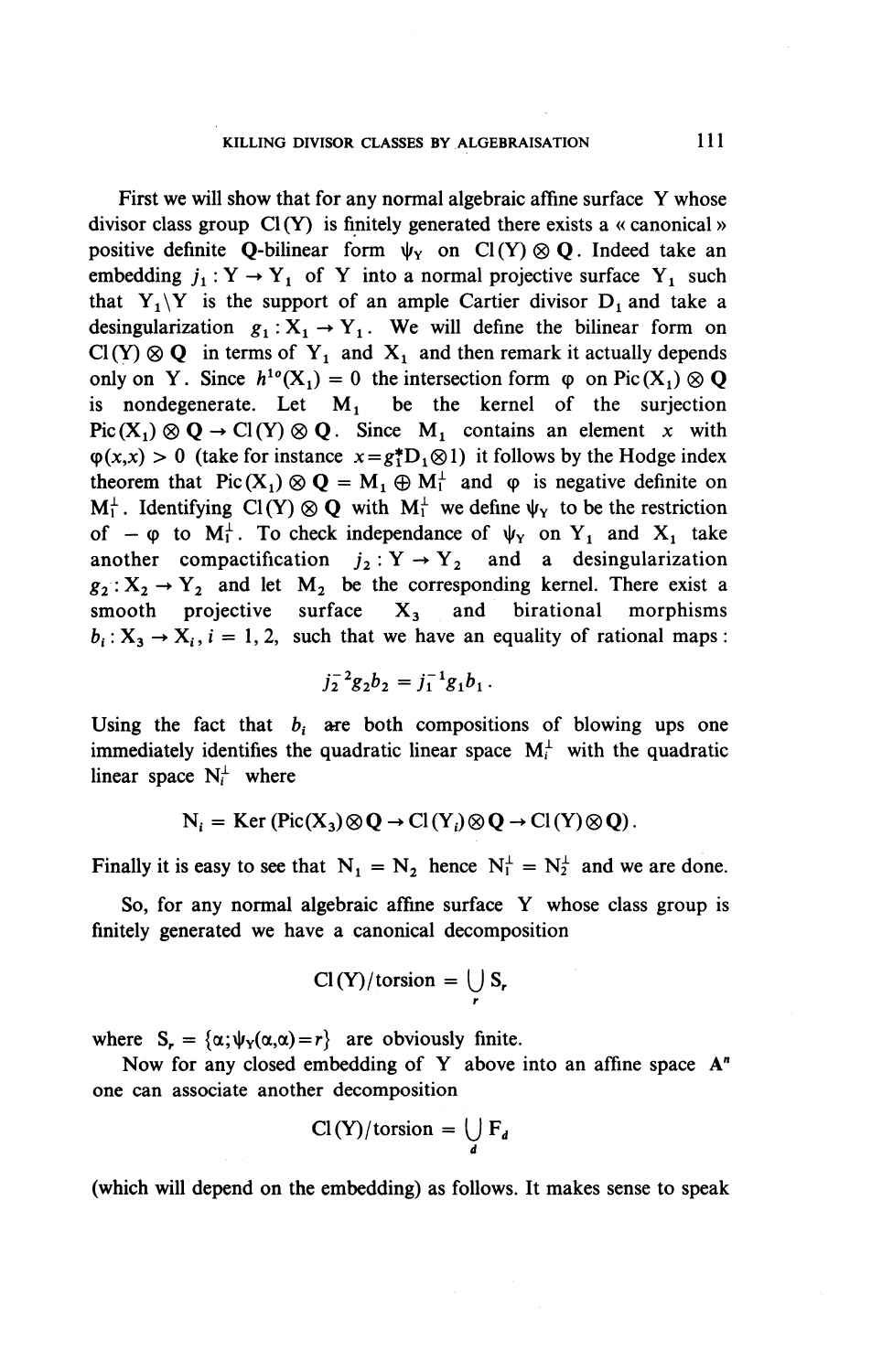of the degree deg  $(C)$  of a curve C on Y : it is the degree of its projective closure  $\overline{C}$  in  $P^n \supset A^n$ . Define  $\overline{F}_d \subset Cl(Y)/t$  or sion by

$$
\bar{F}_d = \{ \alpha = cl(C); C = irreducible curve on Y with deg(C) = d \}
$$

and put  $F_d = \bar{F}_d \setminus (\bar{F}_1 \cup \bar{F}_2 \cup \cdots \cup \bar{F}_{d-1})$ . It is easy to see that  $F_d$  are finite sets and their union is all of  $Cl(Y)/torsion$ . Indeed let  $Y^*$  be the closure of Y in  $\mathbf{P}^n$ ,  $\mathbf{D}^*$  the intersection of  $\mathbf{Y}^*$  with the hyperplane  $\mathbf{P}^{n-1}$  at infinity,  $Y_1$  the normalization of  $Y^*$ ,  $D_1$  the pull-back of  $D^*$  on  $Y_1$ ,  $g: X_1 \rightarrow Y_1$  a desingularization and  $D = g^*D_1$ . By [6] p. 172, there is a very ample divisor on  $X_1$  of the form  $H = kD + \sum a_i E_i$  where  $k \ge 1$ and  $E_i$  are irreducible curves contracted by  $g$ . In particular the image of H in C1(Y) is zero. Since any divisor R on  $X_1$  may be written as  $R ~ \sim C - mH$  where C is an irreducible curve and m is an integer we ge that any class in  $Cl(Y)$  may be represented by an irreducible curve. To see that  $F_d$  are finite note that for any irreducible curve G on  $X_1$  we have  $(G.H) = k \cdot deg(u_*(G)) + \Sigma a_i(G.E_i)$  where  $u: X_1 \to P^n$  is the canonical morphism. Furthermore for any i,  $(G.E_i) \leq \text{deg}(u_{\star}(G))$ . It follows that the strict transforms on  $X_1$  of irreducible curves on Y of bounded degree have still bounded degree with respect to H, consequently by the theory of the Chow variety there are finitely many of them up to algebraic equivalence and hence up to linear equivalence, since  $X_1$  is a regular surface.

**Our** result in this § is the following:

**PROPOSITION.**  $-$  Let L be a large linear space (see § 1). There exists a *Zariski open subset* U *of*  $L^s$ , a member  $f \in U$  and a representation

 $\rho : \pi = \pi_1(U, f) \rightarrow O(Cl(X)/torsion, \psi_X)$ 

*where*  $X = \text{Spec}(A/(f_1, \ldots, f_s)), \quad f = (f_1, \ldots, f_s)$  *such that if*  $Cl(X)/torsion = \cup F_a$  is the decomposition associated to the embedding  $X \subset \text{Spec}(A)$  then :

- 1.  $F_d$  is globally invariant under  $\pi$  for any  $d \geq 1$ .
- 2. The group of invariants  $(Cl(X)/torsion)^n$  vanishes.

In the above statement  $O(Cl(X)/torsion, \psi_X)$  denotes the orthogonal group of the lattice Cl(X)/torsion with respect to the restriction of  $\psi_x$ . In particular if  $\cup$  S<sub>r</sub> is the decomposition of the lattice into sets of vectors of fixed length then each S<sub>r</sub> is globally invariant under  $\pi$ . This together with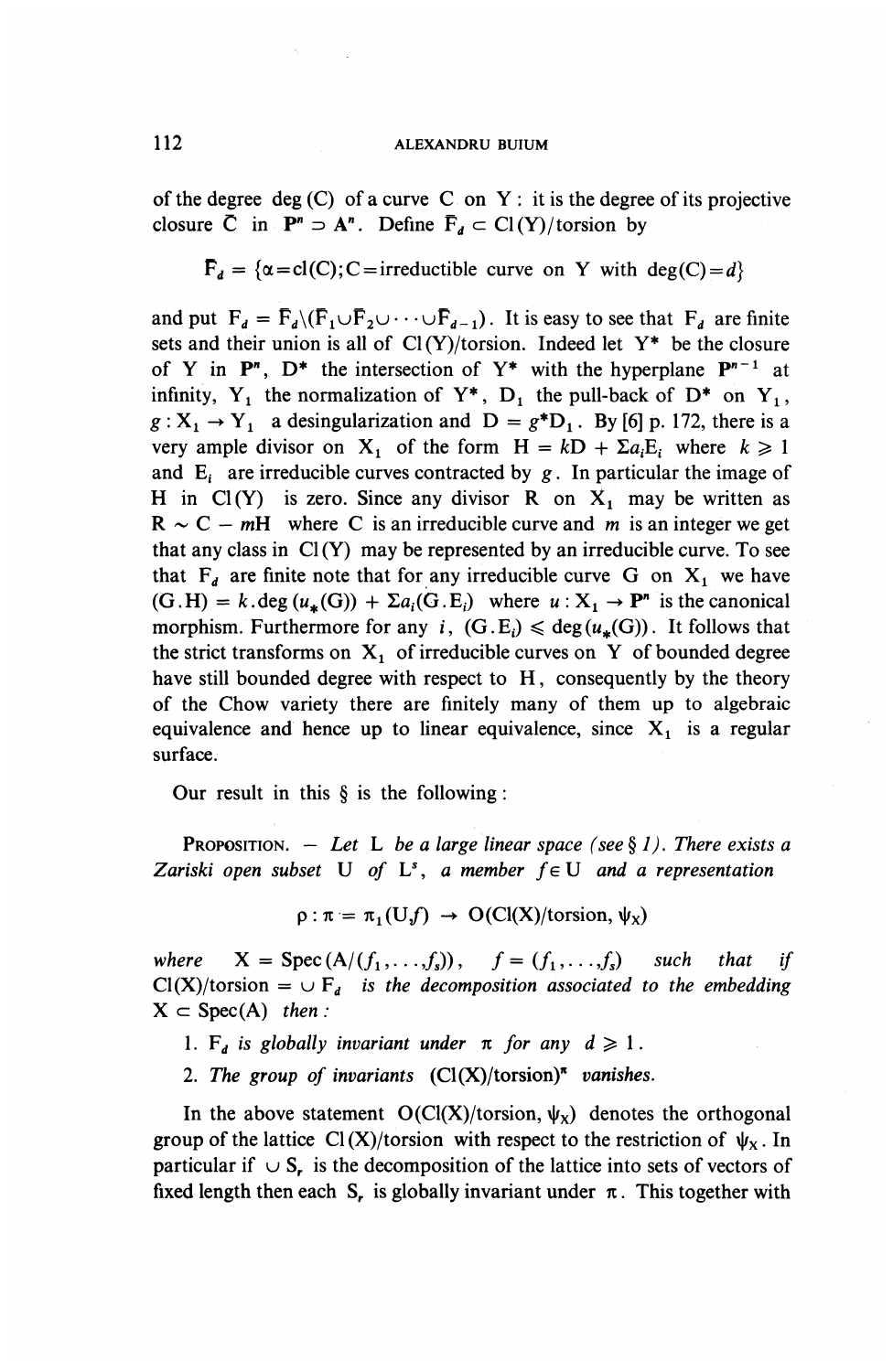the above proposition gives the vanishing of all  $\sigma_{rd}$  in Corollary 2 from § 0.

*Proof of the Proposition. —* We shall use the notations from the proof of Lemma 2, § 1. Let P be a sufficiently general  $(s + 1)$ -dimensional linear subspace of L, let  $P_p \subset P_1$  be the projective space associated to it and let B be the base locus of  $P_p$  on V. By Bertini's theorem [3], p. 33 again, B is smooth connected. Let  $b: W \to V$  be the blowing up of V along B and let F be the exceptional locus of b. The rational map  $V \rightarrow V_P$  lifts then to a morphism  $W \to \check{P}_p$ . Let  $\lambda \in \check{P}_p$  be a generic point of  $\check{P}_p$  (in Weil's sense) over the common field of definition of our varieties and morphisms, write  $\lambda$  as an intersection of *s* hyperplanes in  $\check{P}_p$  and lift these hyperplanes to s hyperplanes in  $\check{P}_L$  corresponding to polynomials  $f_1, \ldots, f_s \in L$ ; put  $f = (f_1, \ldots, f_s)$ . Now if U is as in the proof of Lemma 2 and  $S \subset V$  corresponds to f then the construction from<br>Lemma 2 clearly yields a monodromy representation yields a monodromy representation  $\theta$ :  $\pi_1(U,f) \to O(H^2(S,\mathbb{Z}),\varphi)$  . We claim that if  $\eta : \pi' = \pi_1(U',\lambda) \to O(H^2(S,\mathbb{Z}),\varphi)$  is the monodromy representation defined by the family  $W \rightarrow \check{P}_P$  (where U' is the Zariski open subset of  $\check{P}_P$ ) above which  $W \rightarrow \check{P}_P$  is smooth) then Im ( $\theta$ )  $\supseteq$  Im ( $\eta$ ); in particular any  $\pi$ -invariant element is  $\pi$ -invariant. Indeed put  $Y = w^{-1}(0) \subset L^s$ where  $w: L^s \to \Lambda^s L$  is the canonical map. There is an obvious morphism  $(U\ Y) \cap P^s \to U'$  which is a locally trivial fibration with connected fibres hence the map  $\pi_1((U\ Y) \cap P^s, f) \to \pi_1(U',\lambda)$  is surjective and we are done.

Now since S is regular,

$$
Pic(S) = Im(H^1(S, \mathcal{O}^*) \to H^2(S, \mathbb{Z}))
$$

and since f is generic it follows by the theory in  $[10]$  § 3 that the above subgroup of H<sup>2</sup>(S,Z) is a  $\pi$ -submodule hence  $\theta$  induces a representation  $\eta^*: \pi \to O(Pic(S), \varphi)$ . To show that  $\eta^*$  induces a representation  $\rho$  as in the statement of the proposition it is sufficient to see that  $M_0 = \text{Ker }(\text{Pic}(S) \rightarrow \text{Cl}(X))$  is a  $\pi$ -submodule. Let T be the projective closure of X in  $P^n$  and  $H = P^{n-1} \cap T$  where  $P^{n-1} = P^n \backslash A^n$ . Let  $Z_i$  be the irreducible components of the exceptional locus of  $g: V \to P^n$  and  $E_{ij}$ the irreducible components of  $Z_i \cap S$ . Let  $q : S \to T$  be the restriction of *g* to S. Then  $M_0$  is spanned by  $cl(q^*H)$  and  $cl(E_{ij})$ . Now cl( $q^*$ H) clearly is  $\pi$ -invariant because it is the pull-back on S of *cl*( $b^*g^*$  $O(1)$ ). Consequently for any  $\gamma \in \pi$  we must have

$$
(\mathrm{cl}(q^*H).\gamma \mathrm{cl}(E_{ij})) = (\gamma \mathrm{cl}(q^*H).\gamma \mathrm{cl}(E_{ij})) = (q^*H.E_{ij}) = 0.
$$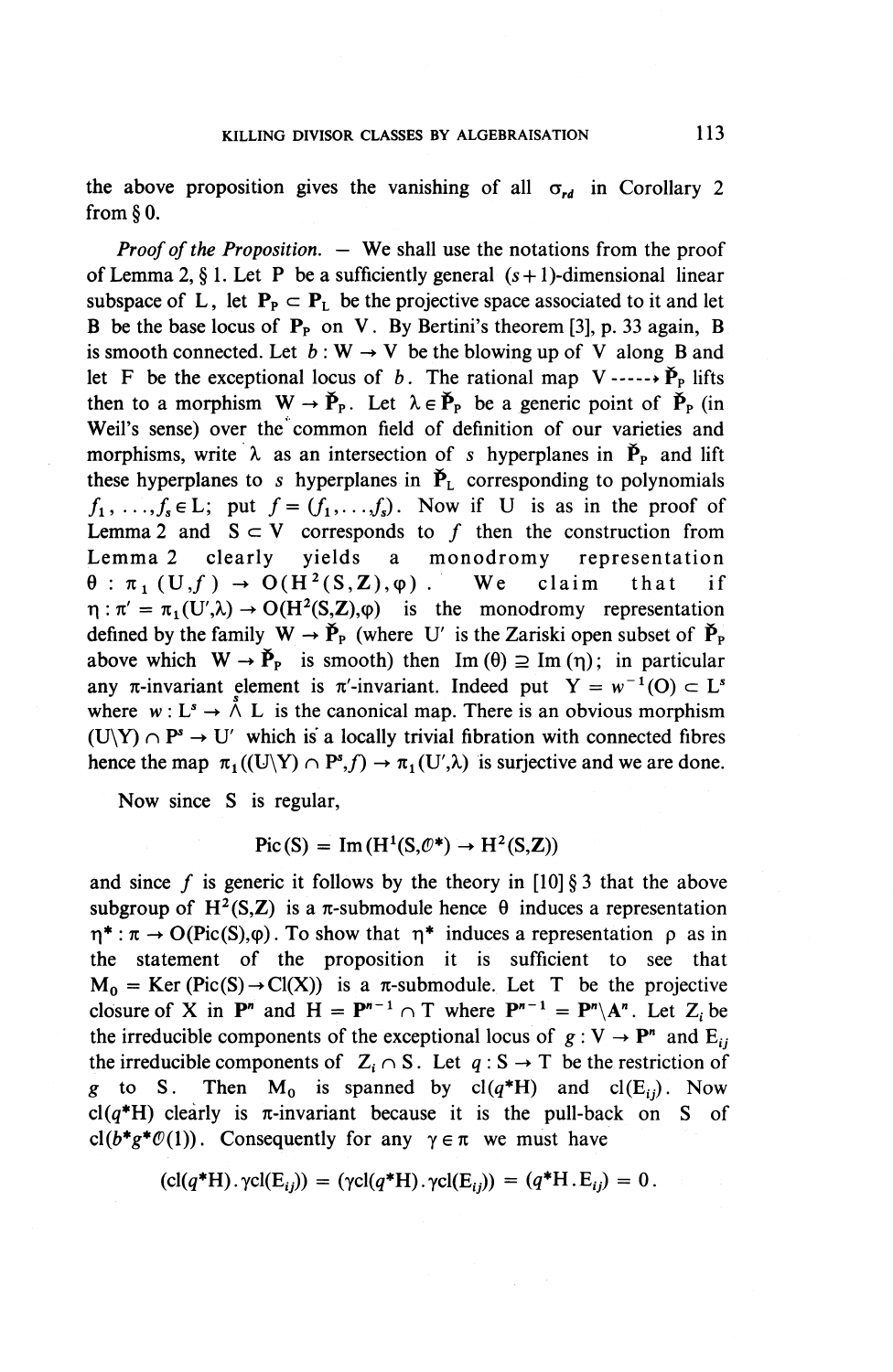Since by the theory in [10] § 3 again,  $cl(E_i)$  may be represented by an irreducible curve it follows that  $\gamma c l(E_{ij}) = c l(E_{km})$  for some k and m; in fact it is easy to see that in the above we must have  $i = k$ .

To see that the  $F_{d}$ 's are globally invariant take an irreducible curve D on X of degree  $d$  and let  $D_1$  be its proper transform on S; we have  $(q^*H.D_1) = d$ . As above for any  $\gamma \in \pi$  one may write  $\gamma cl(D_1) = cl(D_2)$ where  $D_2$  is an irreducible curve on S hence:

$$
d = (q^*H.D_1) = (\gamma cl(q^*H). \gamma cl(D_1)) = (q^*H.D_2),
$$

and we are done.

Finally suppose  $\alpha \in (Cl(X)/torsion)^{\pi} \subseteq (Cl(X)/torsion)^{\pi'}$ . Since Pic(S)  $\otimes$  Q = M  $\otimes$  M<sup>1</sup> where M = M<sub>0</sub>  $\otimes$  Q and M<sup>1</sup> identifies with  $Cl(X) \otimes Q$  it follows that  $\alpha$  may be viewed as an element of Pic(S)  $\otimes Q$ and is  $\pi'$ -invariant with respect to the action  $\eta^*$ . By [2], p. 40 it follows that  $\alpha \in \text{Im} (H^2(W, Z) \to H^2(S, Z)).$  Since  $h^{10}(W) = h^{20}(W) = 0$ follows that  $H^2(W,Z) = Pic(W)$  which is spanned by  $cl(b^*g^*\mathcal{O}(1))$ ,  $cl(F)$ and cl(Z<sub>i</sub>) so  $\alpha$  is a linear combination of cl( $q^*H$ ), cl(B) and cl(E<sub>ii</sub>). But now we are done because  $B \in | \mathcal{O}_S \otimes \mathcal{L} |$  and  $\mathcal{L}$  may be expressed again in terms of  $g^* \mathcal{O}(1)$  and the  $Z_i$ 's so we get  $\alpha = 0$ .

Let's close with three remarks :

1. The simplest non-trivial example of monodromy action as in the above Proposition is the following : take  $(\mathcal{X},0) \subset (\mathbb{C}^3,0)$  to be the analytic germ given by  $f_m = 0$  where  $f_m$  is a nondegenerate homogenous polynomial of degree  $m = 2$  or 3. Then  $f_m = 0$  is *m*-determined; take L to be the large linear space of all polynomials  $\lambda f_m + \mu f_{m+1}$  where  $\lambda, \mu \in \mathbb{C}$ and  $f_{m+1}$  is an arbitrary homogenous polynomial of degree  $m + 1$ . Generic singularities  $f = 0$  with  $f \in L$  contain  $m(m+1)$  lines  $D_1, \ldots, D_{m(m+1)}$  through the origin whose union is given by the equations  $f_{\bf m} = f_{\bf m+1} = 0$  and which generate the class group of the affine surface  ${f=0} \subset C^3$ . . One sees immediately in this example that  $D_1 + \cdots + D_{m(m+1)}$  is the complete intersection of  $f = 0$  with the Cartier divisor  $f_m = 0$  so the class of the above sum vanishes in the class group. The monodromy clearly acts by permuting the lines.

2. Kollar's conjecture remains open. Note that Kollar proved his conjecture for certain rational double points using moduli of K 3 surfaces. An example of non-rational singularity for which the conjecture holds is provided for instance by  ${f_3=0} \subset (C^3,o)$  where  $f_3$  is a generic homogenous polynomial of degree 3 [1], § 3.